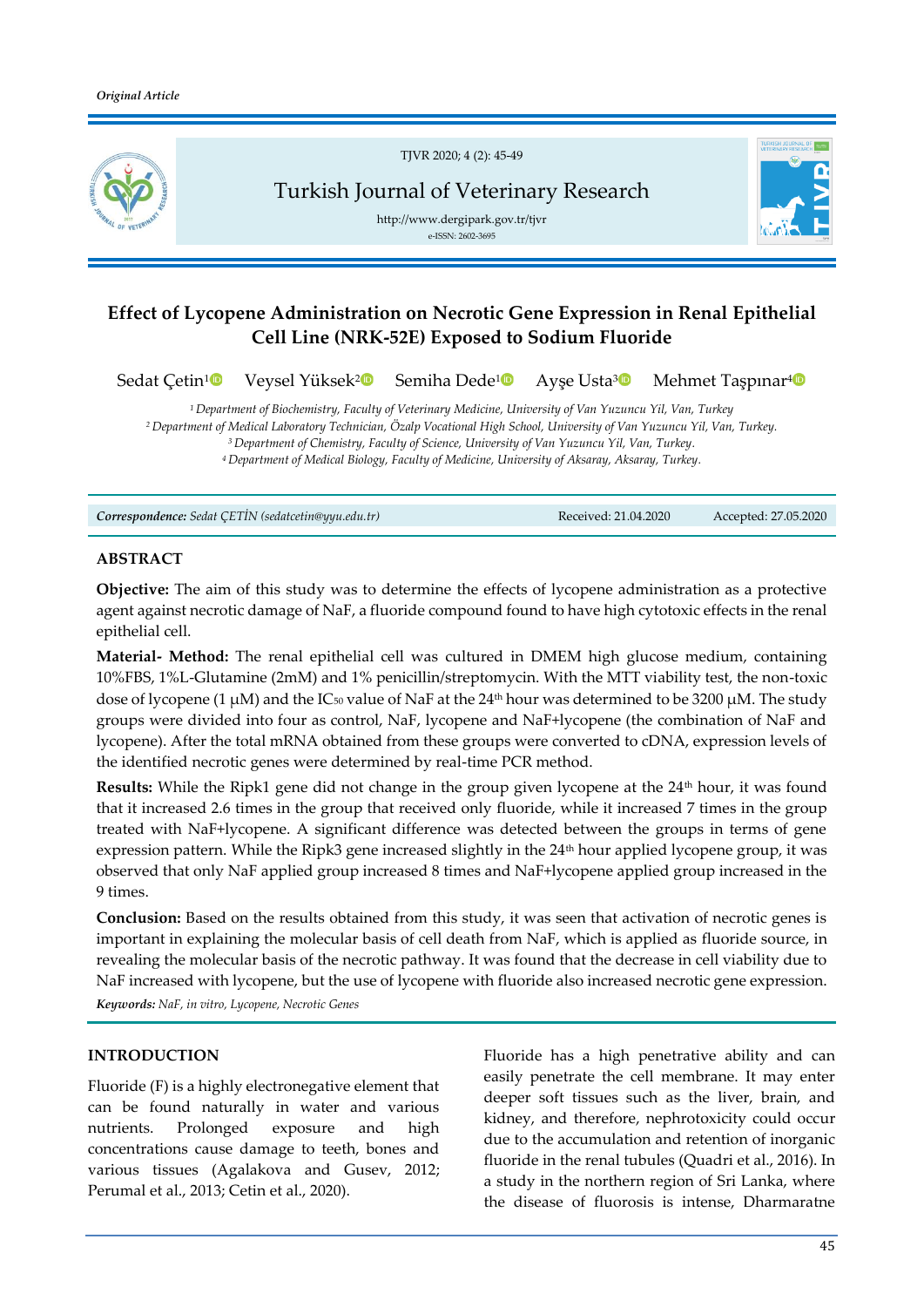(2015) found that the concentration of fluoride directly correlates with renal diseases in the settlements where the drinking water has high levels of fluoride.

Necrosis or necroptosis is an irregular process that develops randomly and cannot be controlled by genes, and it's most common cause is hypoxia. Toxic substances such as arsenic, cyanide, insecticides and heavy metals cause necrosis. During necrosis, mitochondrial ROS production increases, nonapoptotic proteases are activated, ATP production decreases and Ca<sup>++</sup> channels are opened (Nicotera et al., 2004; Golstein and Kroemer, 2007).

Lycopene, (LYC) has an acyclic structure with 11 conjugated double bonds; the double bonds are in an all-trans form and have antioxidant properties. It has been reported that lycopene has many uses due to its anti-inflammatory, anticancer and antioxidant effects. In addition to protecting cells from free radical damage, LYC strengthens the bonds between cells and improves cell metabolism. It is reported that lycopene is protective against prostate, uterus, liver cancer, aging, Alzheimer's and cardiovascular diseases (Bramley, 2000; Mashima et al., 2001; Pruthi et al., 2003; Cetin et al., 2017).

This study aimed to determine the effects of NaFinduced necrotic damage, a fluoride compound, which is found to be highly cytotoxic in the renal epithelial cell, and the application of lycopene as a preservative.

### **MATERIALS and METHODS**

### *Cell Culture*

The study material comprised rat renal epithelial NRK-52E (ATCC® CRL-1571™) cells. NRK-52E cells were cultured *in vitro* with cultured in a medium containing, 10% fetal bovin serum (FBS), 1% penicillin/streptomycin, 1% L-glutamine and DMEM high glucose at 37°C, 95% humidity, 5%CO2.

### *Preparation of Analysis Groups*

Stock solutions of NaF and LYC used in the study were prepared by referring to the concentrations in our previous study. NaF and lycopen was dissolved in the medium. The dose that increased lycopen cell proliferation was determined as  $1 \mu M$  (Cetin et al., 2017). Cell viability was measured by MTT assay to measure the cytotoxic effect of NaF IC50. NRK-52E

cells were treated with various NaF concentrations and lycopene in a 24-hour incubation (Figure 1).

## *Cell Viability Assay (MTT)*

MTT (3-(4,5-dimethylthiazol-2-yl)-2.5-diphenyltetrazolium bromide) cell viability tests were performed to determine IC<sup>50</sup> values of compounds. The proliferative doses of lycopene and lycopene were determined. For this purpose, NRK-52E cells were seeded at 2×106 cells/well in 96-well plates and incubated overnight at 37°C. After exposure the described doses of compounds for 24 h, medium of wells was discarded and MTT (0.5mg/ml in sterile PBS) solution (10% of completed medium) was added to each well and incubated for 3 h at 37 °C. At the end of the incubation time, MTT medium was discarded and added to lysis solution (1% Triton-X, 10% 0.1mol/l HCl, 89% Isopropanol) to each well for solubilization of the formazan crystals. The absorbance of each well was measured at 570 nm by using a microplate reader. Inhibition and increasing of growth in cells were analyzed Graphad Prism 8 software (San Diego CA). Each experiment in MTT assay was repeated at least four times.

### *Obtaining RNA*

The cells of the experimental groups were collected after 24 hours. RNAs of these cells were isolated by using TRIzol® Reagent (Chomczynski and Mackey, 1995).

### *cDNA synthesis and real-time PCR analysis (RTqPCR)*

cDNA was obtained using the isolated mRNA and a commercial cDNA synthesis kit (WizScript, Cat. No: w2211). SYBR green master mix (WizPure, Cat. No: w1711) was used in the study. Ct (cycle threshold) was determined at the start of the logarithmic amplification phase. The differences between the Ct values of the control group and the replicates were used for determining the appropriate expression. The reaction content is presented in Table 1

**Table 1.** Reaction content for real-time-PCR

| <b>Reaction content</b> | For a example                 |
|-------------------------|-------------------------------|
| Master mix $(2X)$       | $10 \mu l$                    |
| Primer $(F/R)$          | $F: 1 \mu l$ , / R: 1 $\mu l$ |
| dH2O                    | $7 \mu l$                     |
| cDNA                    | $1 \mu l$                     |
| Total                   | $20 \mu l$                    |
|                         |                               |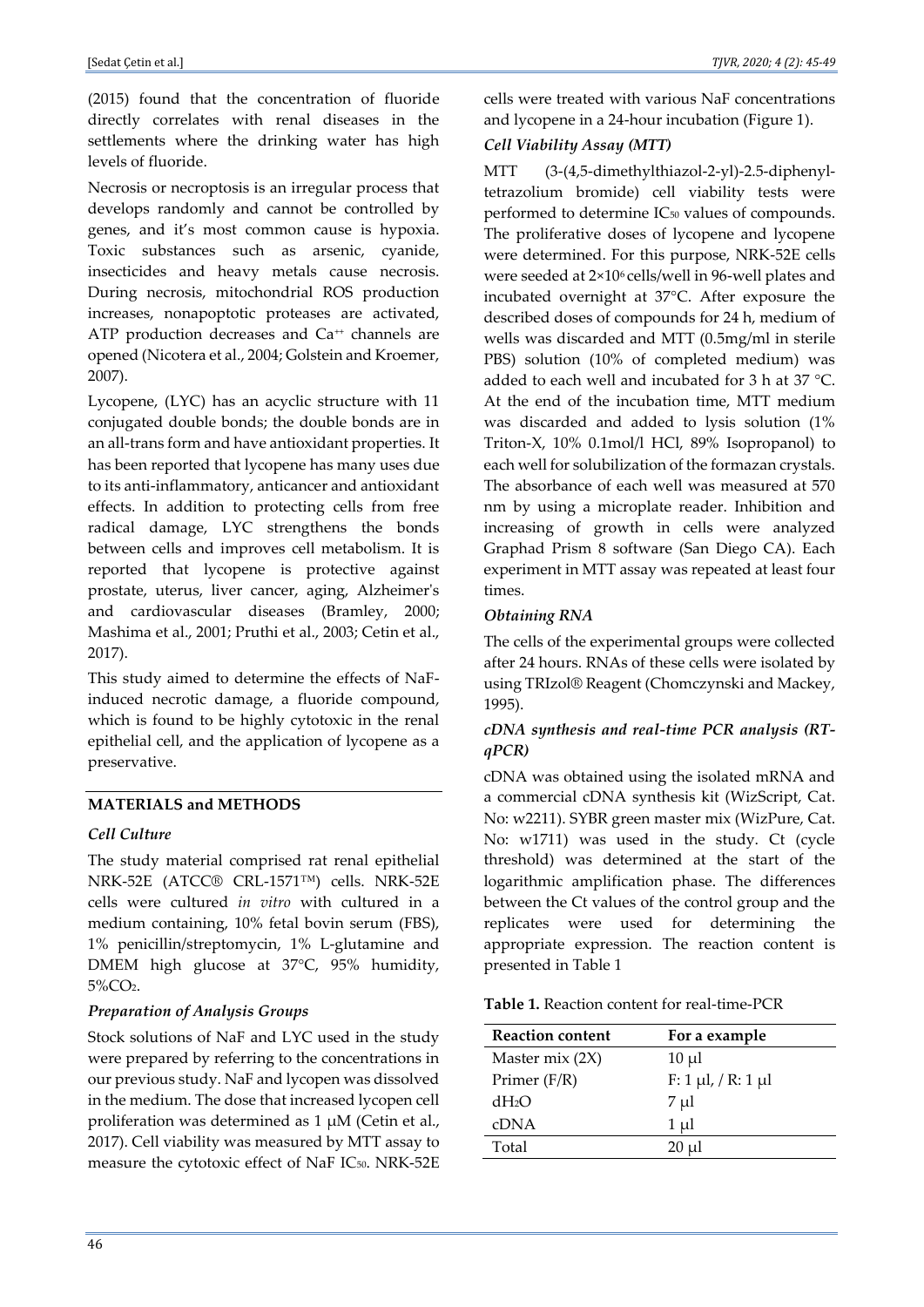Amplification protocol was applied as preliminary denaturation at 95°C for 5 minutes, and denaturation at 95°C for 15 seconds, annealing at 60°C for 60 seconds, in total of 40 cycles, Melting Curve Ramp: 50-99 (1 degree increase)

The difference between the groups was normalized using glyceraldehyde-3-phosphate dehydrogenase (GAPDH) as the control. Gene products were determined by using ΔΔCt and 2-ΔΔCt values (Livak and Schmittgen, 2001). The expression levels of the target genes were compared with the fold change number and evaluated statistically.

#### **RESULTS**

It was revealed that the cell viability of the cells, which were applied for 24 hours in different concentrations of NaF, decreased gradually. It was found that the application of lycopene in association with NaF has significantly reduced the cytotoxication (Figure 1).



**Figure 1.** The MTT results



**Figure 2.** Expression states of necrotic genes relative to the control group

In the NaF group alone, the Ripk1 gene increased 2.5 times more than at the 24th hour, while the Ripk3 gene increased more than 8 times. In the lycopene-treated group, while Ripk1 increased, increase gene was insignificant, Ripk3 gene

increased 1.8-fold. In the NaF+lycopene group, the Ripk1 gene increased more than 7 times, while the Ripk 3 gene increased 9 times (Figure 2).

#### **DISCUSSION**

High levels of fluoride exposure, causes damage starting from cell, to tissue and organ damage. Many studies, both cellular and experimental, has been made to investigate the damage especially on molecular basis. Parameters seen in apoptotic, autophagic and necrotic pathways have significant role on fluoride dependent cell deaths (Yüksek et al, 2017; Kuang et al, 2018; Tu et al., 2018).

Fluoride reveals various cellular effects depending on time, mixture and cell type. The main toxic effect of fluoride occurs in cells that interact with its enzymes. In most cases, fluoride acts as an enzyme inhibitor, but fluoride ions can occasionally stimulate enzyme activity. Mechanisms depend on the type of enzyme affected (Adamek et al., 2005).

Fluoride at micromole levels is considered to be an effective structural agent because it increases cell reproduction and with the millimolar mixtures stops enzymes such as both living and inanimate phosphates (Mendoza-Schulz et al., 2009). Metabolic, functional and structural damage has been reported due to chronic fluoride poisoning in many tissues. Research data strongly suggests that fluoride inhibits protein synthesis and / or secretion, and effects many pathways such as cell reproduction and apoptosis, mitogen activated protein kinase (MAPK), p53, activator protein-1 (AP-1) and nuclear factor kappa B (NF-B) (Zhang et al., 2007; Zhang et al., 2008; Karube et al., 2009).

Intensive studies are underway to clarify fluoride related toxicity mechanisms. DNA damage due to oxidative stress and activation of apoptotic and necrotic pathways have an important place among these mechanisms (Cao et al., 2015; Yüksek et al., 2017; Tan et al, 2018; Cetin et al., 2019).

Xiong et al. (2007) reports in their study that fluoride levels higher than 2.0 mg/l in drinking water may cause liver and renal damage and tooth fluorosis is independent of liver damage but not independent of renal damage.

Ripk1 and Ripk3 (Receptor interacting protein kinase) are activated as a result of cellular stress or by activation of TNF and Fas receptors. Ripk1 and Ripk3 either directly activate the mitochondria or indirectly affect NADPH oxidase-induced oxygen species (ROS) and induce necrosis (Hengartner et al., 1992). The effects of excess fluoride on the health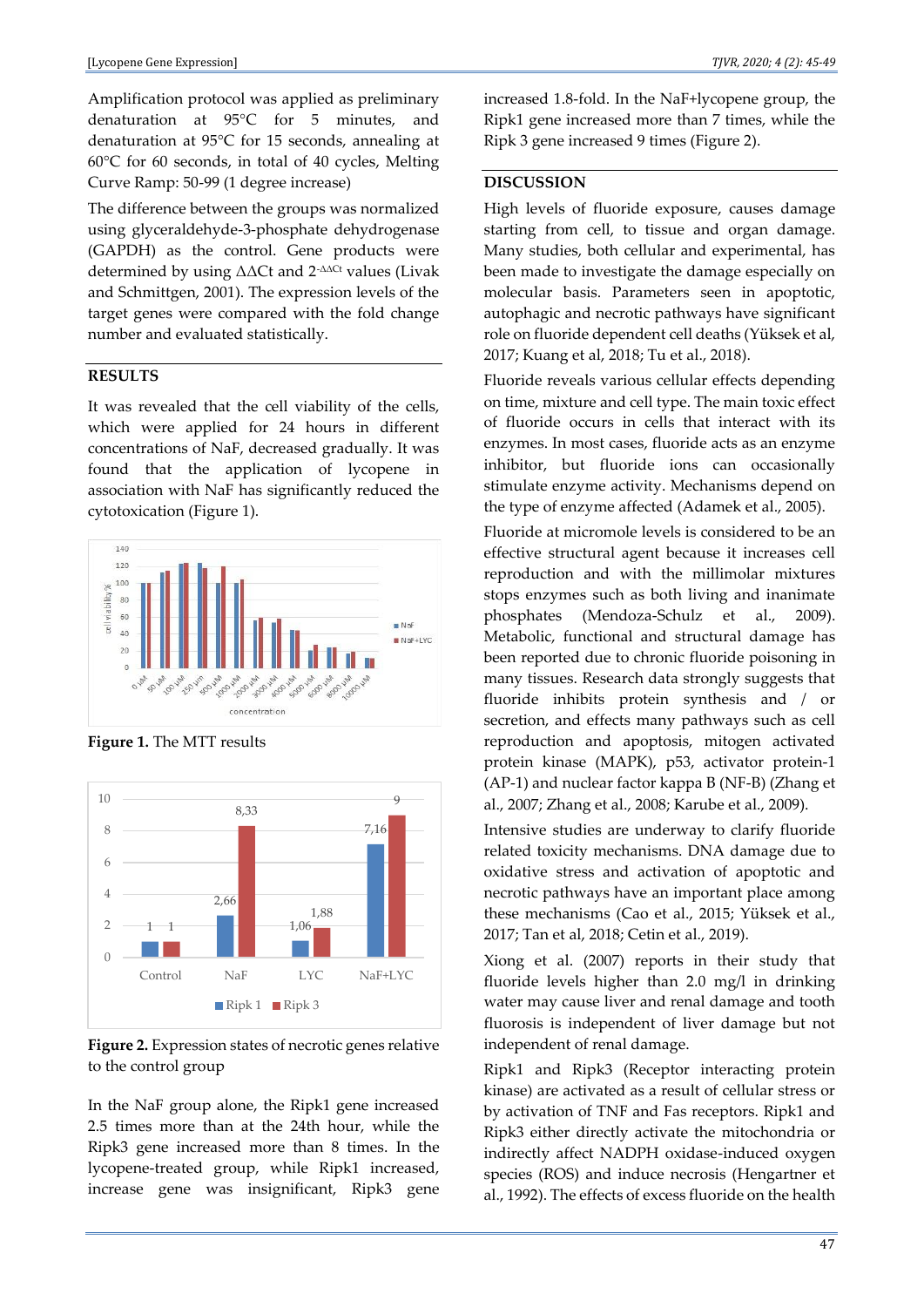of many organisms have been investigated extensively and free radicals have been shown as the mechanism causing fluorosis (Wang et al., 1997). There are literatures that fluoride increases the formation of reactive oxygen species (ROS) and free radicals *in vivo* and *in vitro*, causes excessive oxidative stress and lipid peroxidation, and reduces antioxidant enzyme activities (Lu et al., 2010; Varol et al., 2013). Recently, reactive oxygen species (ROS) induced by excess fluoride have been shown to play an important role in DNA damage (Rzeusk et al., 1998). Fluoride can also cause endoplasmic reticulum (ER) stress and suppress protein synthesis and secretion (Kubota et al., 2005).

According to our findings this situation depending on the time of application of the lycopene, it can be said that it caused the continuation of the already activated path with NaF and that the expected inhibition phase has not yet started.

Fluoride has high penetration ability and can easily pass through the cell membrane. It can enter deeper soft tissues, such as the liver, brain, and kidney, and therefore nephrotoxicity may occur due to the retention and accumulation of inorganic fluoride in the renal tubules (Quadri et al., 2016).

LYC shows a strong antioxidant property *in vitro*, while it is protective against oxidation of DNA, protein and lipids *in vivo* environments (Matos et al., 2011; Karahan et al. 2018). Li et al. (2017) reported that lycopene significantly affected NaFinduced ameloblast and dental fluorosis by reducing oxidative stress and caspase pathway. They also demonstrated that lycopene administration in rats given Sodium Fluoride (NaF) can minimize the toxic effects of fluoride indicating free radical and strong antioxidant activities (Mansour and Tawfik, 2012).

#### **CONCLUSION**

As a result, in this study; it was understood that administration of NaF at cytotoxic concentrations accelerated cell deaths by making necrotic genes more active in nephrons. It was understood that the administration of lycopene alone did not affect the necrotic pathway. However, when lycopene was administered together with NaF, considering the dose used in this study and the time of sample collection, the positive effect detected on cell viability was not found positive on the necrotic pathway. In order to confirm this situation, it was concluded that new studies should be planned to apply lycopene at different hours and to follow the

necrotic pathway in the samples to be taken at 36. 48. and 72 hours after the application.

### **ACKNOWLEDGMENTS**

This study was presented at the Osh/Kyrgyzstan 1st International Congress of The Turkic World on Health and Natural Sciences Congress on April 21- 23, 2019.

**Conflict of Interests:** The authors declared that there is no conflict of interests.

**Financial Disclosure:** The authors declared that this study has received no financial support.

#### **REFERENCES**

- **Adamek E, Pawłowska-Goral K, Bober K.** *In vitro* and *in vivo* effects of fluoride ions on enzyme activity. *Ann Acad Med Stetin*, 2005; 51(2): 69–85.
- **Agalakova NI, Gusev GP.** Molecular mechanisms of cytotoxicity and apoptosis induced by inorganic fluoride. *Cell Biology,*  2012, Article ID 403835.
- **Bramley PM.** Is lycopene benefcial to human health? *Phytochemistry,* 2000; 54 (3): 233- 236.
- **Cao J, Chen J, Xie L, Wang J, Feng C, Song J.** Protective properties of sesamin against fluoride-induced oxidative stress and apoptosis in kidney of carp (*Cyprinus carpio*) via JNK signaling pathway. *Aquat Toxicol,* 2015; 167, 180-90.
- **Cetin S, Yur F, Taşpınar M, Dede S, Yüksek V.** The effects of lycopene application on sodium fluoride (NaF) applied renal cell line. *Int J Sec Metabolite,* 2017; 4(3): 508-511.
- **Cetin S, Yur F, Taşpınar M, Yüksek V.** The effect of some minerals on apoptosis and DNA damage in sodium fluorideadministered renal and osteoblast cell line. *Fluoride,* 2019; 52(3(Pt 2): 362-378.
- **Cetin S, Değer Y, Dede S, Yur F.** The concentration of certain trace elements in the wool of sheep with fluorosis. *Fluoride,*  2020, 53(1 Pt 2): 164-169.
- **Chomczynski P, Mackey K.** Modification of the TRI reagent procedure for isolation of RNA from polysaccharide- and proteoglycan-rich sources. *Biotechniques*, 1995; 19(6):942-45.
- **Dharmaratne RW.** Fluoride in drinking water and diet: the causative factor of chronic kidney diseases in the North Central Province of Sri Lanka. *Environ Health Prev Med,* 2015; 20(4): 237-242.
- **Golstein P, Kroemer G.** Cell death by necrosis: towards a molecular definition. *Trends Biochem Sci,* 2007; 32: 37-43.
- **Hengartner MO, Ellis RE, Horvitz HR.** Caenorhabditis elegans gene ced-9 protects cells from programmed cell death. *Nature,* 1992; 356: 494-499.
- **Karahan F, Dede S, Ceylan E.** The effect of lycopene treatment on oxidative DNA damage of experimental diabetic rats. *Open Clin Biochem*, 2018, 8:1-6.
- **Karube H, Nishitai G, Inageda K, Kurosu H, Matsuoka M.** NaF activates MAPKs and induces apoptosis in odontoblast-like cells. *J Dent Res,* 2009; 88(5): 461–465.
- **Kuang P, Deng H, Liu H,***et al***.** Sodium fluoride induces splenocyte autophagy via the mammalian targets of rapamycin (mTOR) signaling pathway in growing mice. *Aging (Albany NY),* 2018; 10(7): 1649-1665.